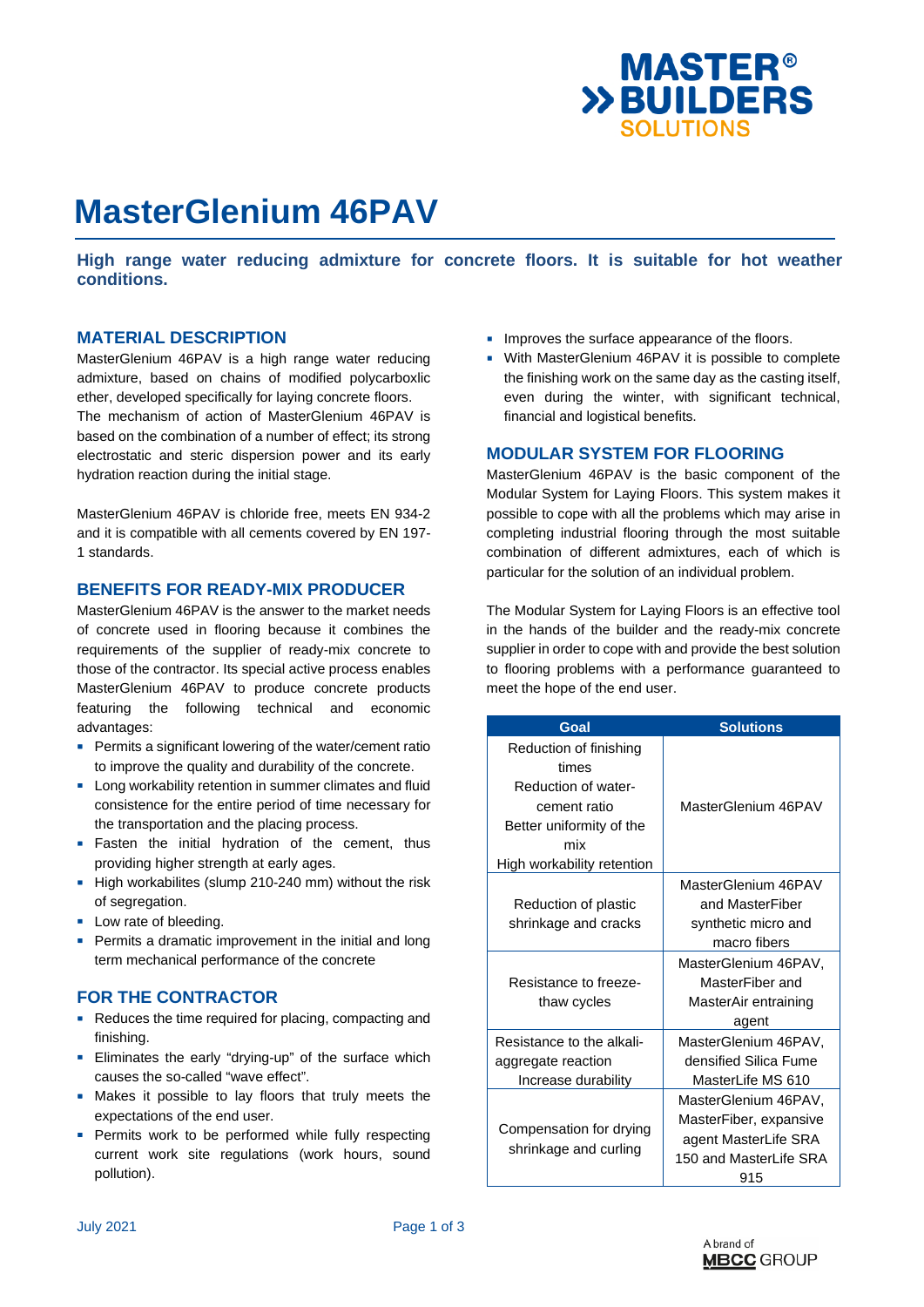

## **MasterGlenium 46PAV**

**High range water reducing admixture for concrete floors. It is suitable for hot weather conditions.** 

In compliance with the European Regulation (EU No 305/2011 and EU No. 574/2014) the product is provided with the CE marking according to UNI EN 934-2 and the relative DoP (Declaration of Performance).



### **DOSAGE**

The recommended dosage range for MasterGlenium 46PAV is from 1.0 to 1.5 litres per 100 kg of cement. Other dosages may be recommended in special cases

according to specific job site conditions.

In such cases please consult our Technical Service Department for advice.

## **PACKAGING AND STORAGE**

MasterGlenium 46PAV is available in 10L cans, 208L drums, 1.000L tanks or in bulk.

MasterGlenium 46PAV must be stored in a place where the temperature does not drop below 5°C.

In case of freezing, warm up and homogenise the admixture solution before using.

| <b>Technical Information</b>                              |                                                                                                   |
|-----------------------------------------------------------|---------------------------------------------------------------------------------------------------|
| Form                                                      | Liquid                                                                                            |
| Relative density ( $q$ /cc at 20 $^{\circ}$ C)            | $1.022 - 1.062$                                                                                   |
| <b>Essential characteristic in accordance to EN 934-2</b> | <b>Performance</b>                                                                                |
| Chloride ion content                                      | $\leq$ 0,1% by mass                                                                               |
| Alkali content (Na2O equivalent)                          | $\leq 5\%$                                                                                        |
| Corrosion behaviour                                       | Contains component from EN 934 -1: 2008 Annex A.2                                                 |
| Compressive strength                                      | Equal consistence: 7 days $\geq$ 100% 28 days $\geq$ 115%<br>Equal w/c ratio: 28 days $\geq 90\%$ |
| Air content                                               | Equal consistence: $\leq 2.0$ %<br>Equal w/c ratio: $\leq 2.0$ %                                  |
| Water reduction                                           | $\geq 12\%$                                                                                       |
| <b>Setting Time</b>                                       | Initial: test mix $\ge$ control mix + 90 min<br>Final: test mix≤control mix + 360 min             |
| Consistency                                               | Retention: comply 11.2                                                                            |

## **DIRECTIONS FOR USE**

MasterGlenium 46PAV is a ready-to-use liquid admixture which is added to the concrete together with the other components. The plasticizing effect or the water reduction is higher if the admixture is added to the concrete after 80- 90% of the total mix water has been added.

This addition of MasterGlenium 46PAV to dry aggregates is to be avoided.

## **COMPATIBILITY**

MasterGlenium 46PAV is not compatible with all admixtures of MasterRheobuild series.